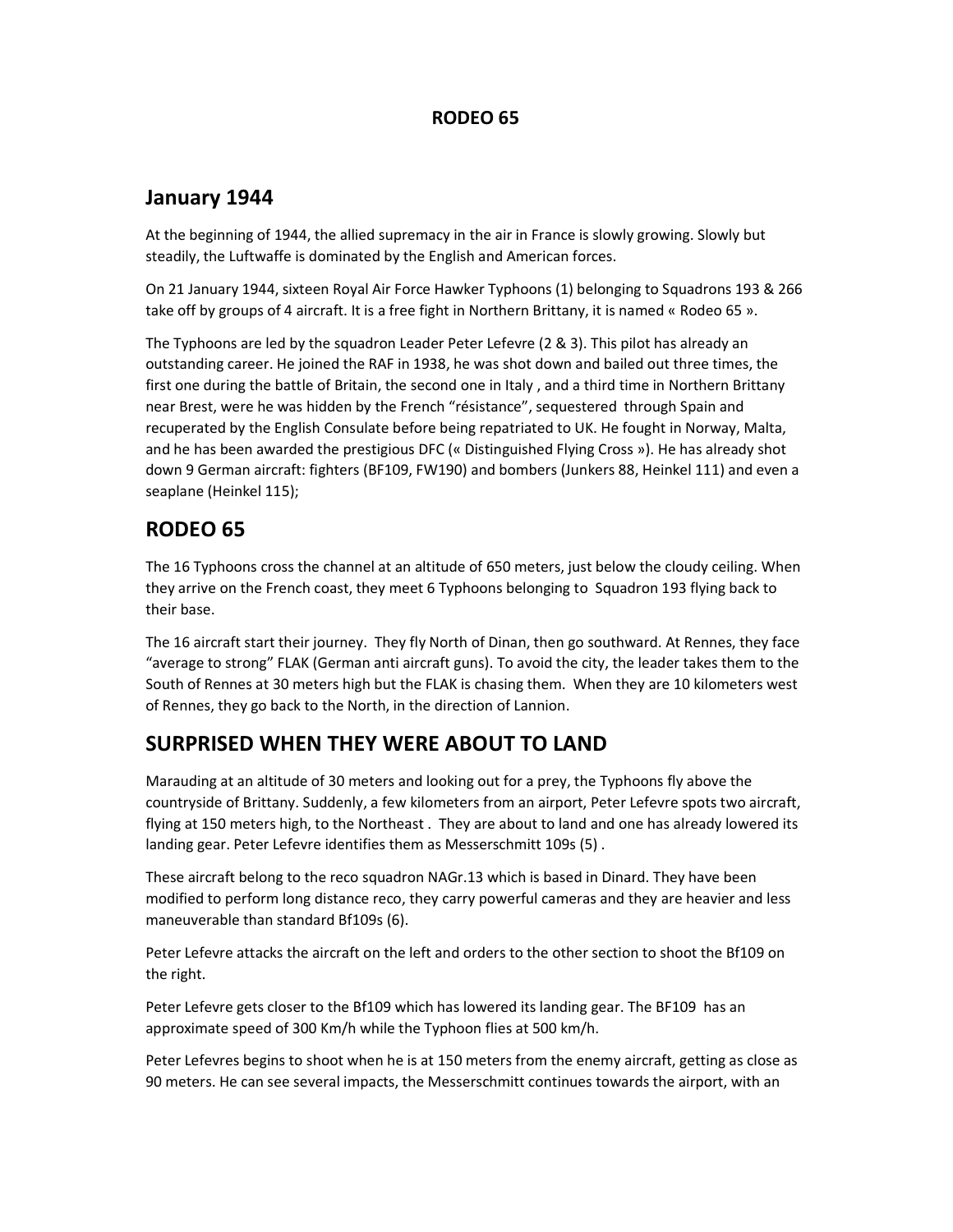angle of 25 degrees, as is it was going to land, but it crashes and explodes within the perimeter of the airport.

Peter Lefevre pulls out violently to the left, and his wingman, DC Borland, which follows him, witnesses the German aircraft crash next to the airport runway.

FO. Meyer arrives too fast on the second Messerschmitt, he shoots but sees no impact. Knowing that other aircraft arrive behind him, he pulls out. Lieutenant Cassie (7) attacks in turn with short bursts. The Messerschmitt goes down at an altitude of 20 meters and tries to avoid the Typhoons by turning around a huge building that the English team identify as a church. Jock Inglis (8) attacks in turn, the Messerschmitt lowers its landing gear, flies higher and the pilot drops its canopy, probably to bail out. But there is an explosion, the aircraft goes down to the ground and crashes near a pond.

On their momentum, the Typhoons pass like a whirlwind above the airport, they come under some FLAK bursts but they are not hit.

The two Messerschmitts were performing a ferry flight and were flown by Franz Gregoritsch from Klagenfurt and Fritz Heber from Leipzig (9). The two German pilots are buried at Ploudaniel/Lesneven.

The sixteen English aircraft fly back home without sustaining any damage from the German FLAK.

A few days later, on 6 feb.1944, Peter Lefevre attacks the mine sweeper M156 in the Aber Wrach' bay (still in Northern Brittany), his Typhoon is hit, he bails out but too low (at 200 feet, i.e. 70 meters high), his parachute does not open and he is killed during this action.

Jock Inglis is killed in turn after D-day, on 12 June 1944, when his Typhoon strikes a high power cable near Potigny in Normandy in the Calvados department.

### Deep into the archives

A long documentary work is performed ahead: the compilation of the Luftwaffe archives, the reports of the Royal Air Force (the « ORB »), and particularly the report of the intelligence officer of Squadron 266. Here is a resume of this report:

« S/L Peter Lefevre was leading 16 aircraft on the « Rodeo » itinerary Dinard-Rennes-Gael-St.Brieuc-Lannion. On the last leg, 2 Messerschmitt 109 were spotted , about to land. Lefevre attacked the first one which had lowered its landing gear. The second Me109 tried to escape, flying around a big building, it dropped its canopy, but exploded and crashed near a pond a few kilometers from the airport".

By crosschecking the local statements with the archives, we see that all converges and this takes us to a small village in Brittany.

# Looking for two Messerschmitt, 77 years later

On site, we are welcomed by the mayor of the village and several local personalities. Before our arrival, a collection of testimonies has been done, confirming that an aircraft crashed near a castle.

Arriving there, we discover a wonderful area, with the ruins of a 19th century castle that burnt 80 years ago. These enormous ruins evoke a sumptuous past. Locally, the legend says that the marquise rejected the help of the local farmers who came to extinguish the fire, because she feared that their clogs would scratch the wooden floor. Consequently, the castle burnt..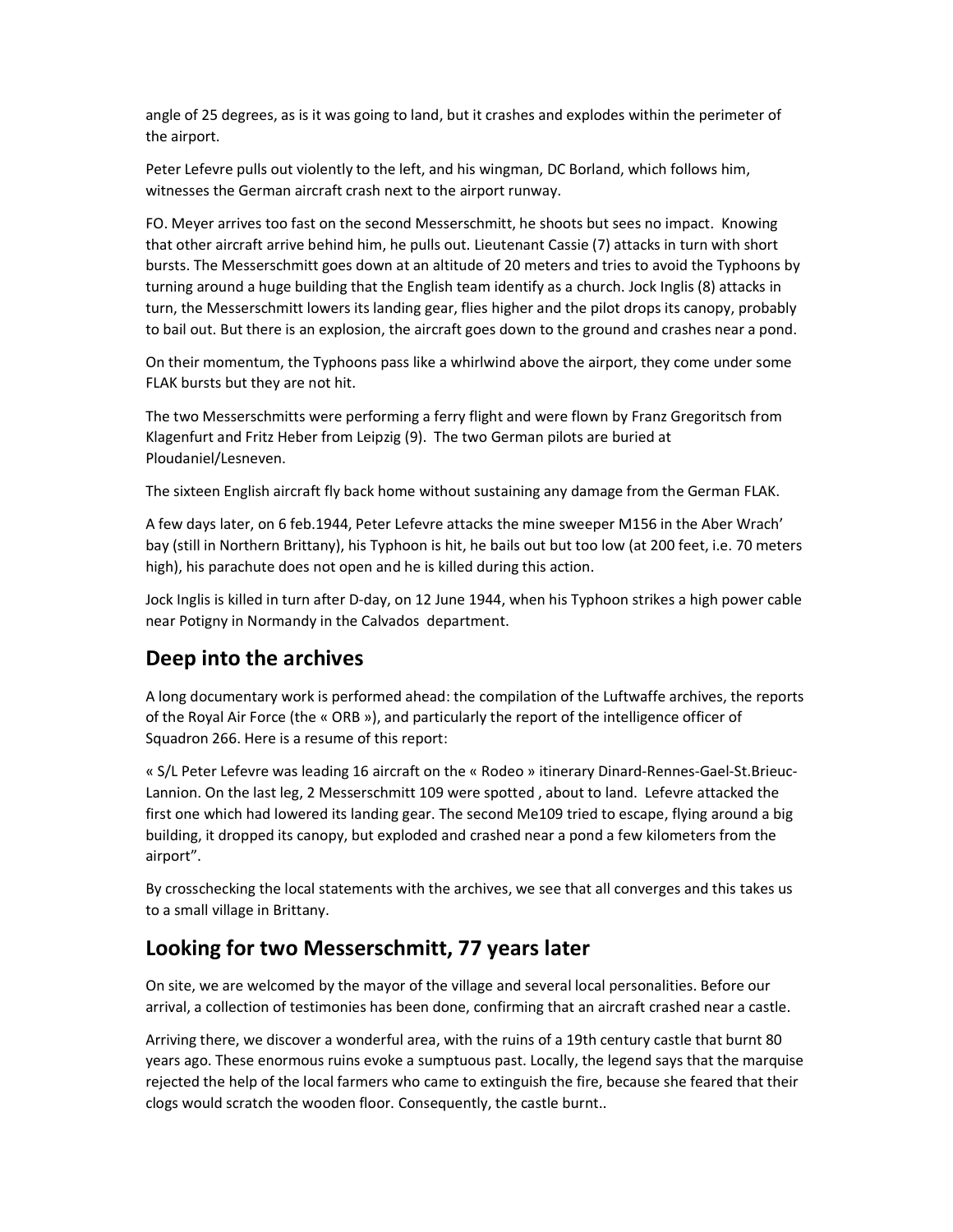## An Intact Windscreen

In front of the castle, there is a pond and a little river. We are informed that glass parts were found in this pond: by examining them, we immediately realize that this is the windscreen of the BF109 that we hold in our hands !

This windshield was made in two identical parts of glass. One is totally intact, and the other is broken in two. Its role was to protect the pilot from frontal shooting. Its material is reinforced glass : (SiGla : Sicherheitsglas) with several layers, to prevent a bullet penetrating the cockpit area and to protect the pilot from possible glass shards. The same technique is used today for automobile windshields, with a transparent film between two layers of glass.

This amazing part stayed in the mud of the river for more than 70 years, and by sheer chance, the mud protected it and kept it safely. Chance is also part of our job.

# Other parts confirm that we have found the remains of a Messerschmitt 109

On site, we can start searching. We have obtained all the necessary approvals beforehand : from the owner of the land and from the archeological department of Brittany. We immediately find aircraft artifacts, some are just laying on the ground, and some structural parts still have the green camouflage paint. Near the river, other parts appear: the lead parts obviously come from the battery (16), there are pipes portions (17) and Plexiglas parts from the canopy match just like the pieces of a puzzle(18).

Here are the most interesting parts: the engine RPM indicator (19) and the lamp which the pilot used to illuminate his panel by night (20). Thanks to the part numbers written on them they are easy to identify (as an example, the lamp is « FL32253-1 »). You can see on this picture how we re positioned them on the dashboard panel (21). Finally, two parts attract our attention: a sliding door that enables the pilot to climb on board (22), and a frame which surrounded a maintenance door (23). These two parts are painted with a grey paint quite unusual for Bf109, we suppose that it was a paint specific to the reco aircraft.

A visit to the Aéroscopia museum in Toulouse helps us to position them on the aircraft (24) et (25).

It is clear that the Bf109 of Fritz Heber crashed in front of the castle. The discovery of the parts of the aircraft, the local testimonies and the cross check with the archives leave no doubt. What the English pilots identified as a church was probably the castle;

This investigation enhances a stunning marriage between a burnt  $19<sup>th</sup>$  century castle and a crashed German WWII fighter;

Thanks to the local team support, a forgotten aerial fight has been rebuilt and can be now documented in the archives of the village.

This is the target of our association : revive forgotten stories by finding aircraft parts and crosschecking them with the local testimonies and archives.